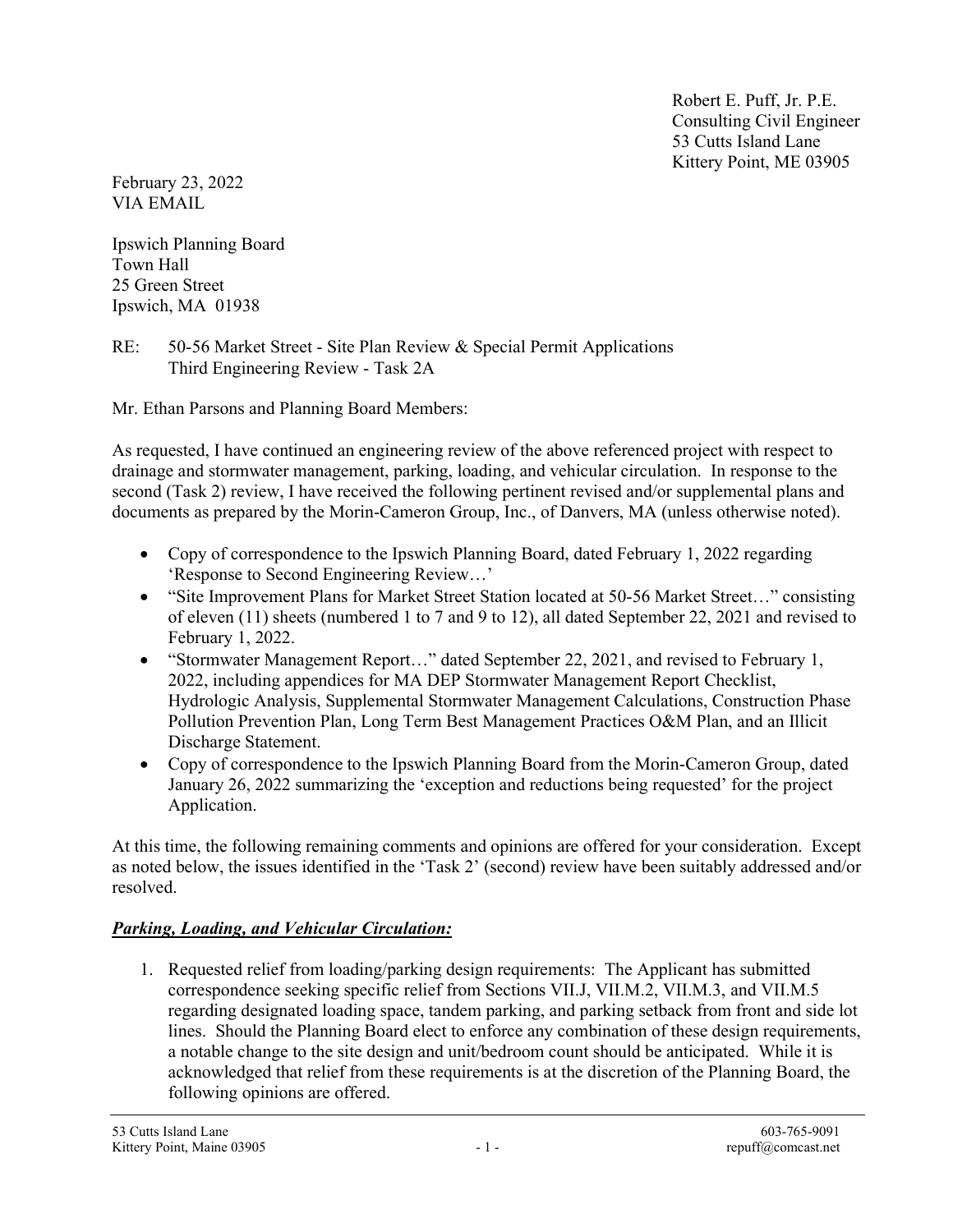- a. The revised dumpster location improves service vehicle access and turning movements when compared to prior proposals. While not designated as such on the plans, the paved area adjacent to the dumpster could readily be specified as a service/loading space with dimensions of approximately 9 feet in width and 30 feet in length.
- b. With respect to tandem parking and setbacks, reference should be made to item 5 in this Section, relative to the adequacy of snow storage. If the Board chooses to enforce the design requirement for parking setback to side lot lines, an enlarged area for snow storage could then be provided at the northerly end of the vehicle access aisle. Such a location could be accessed easily by snow removal apparatus without the need for onsite vehicles to be moved.
- c. Tandem parking near the project entrance (i.e., westerly of the existing building) could create vehicle conflict in a situation where tandem parked vehicles are being moved while another vehicle is trying to enter/exit the site.
- 2. Project Entrance: The Applicant states that the project driveway entrance has been revised to reduce the slope to approximately 15 percent, consistent with their discussions with the Fire Department. No objection is made to this approach or the revised driveway grading, however, the plans should be revised to include a note specifying the Fire Department requirements and the area of 15 percent maximum slope requirement should identified on the grading plan.
	- a. In addition to the above, should the Planning Board determine that the Application is ready to be voted upon, and should the Board vote to approve the project, it is suggested that the Fire Department request be incorporated as a condition of approval (i.e., that the Fire Department successfully field test the regraded driveway with their apparatus prior to final surfacing and that the completion of the tests be required prior to issuance of a Certificate of Occupancy).
- 3. Driveway Curb Cut: The Applicant states that on-street parking has been revised per their discussion with the DPW Director. No objection is taken to the proposed revision, except to suggest that the southernmost parking space be reduced in length from 20 feet to 18 feet (since this is an end space and a parallel parking maneuver is not necessarily required for this space). Such a reduction will increase the spacing between the curb cut and the parking stall.
	- a. In addition to the above, should the Planning Board determine that the Application is ready to be voted upon, and should the Board vote to approve the project, it is suggested that a condition of approval be included to require that street parking realignment be authorized and conducted in accordance with the requirements of the DPW Director.
- 4. Vehicle Aisle Width: The aisle width between the two buildings has been increased to 22 feet and is in keeping with local requirements, however, previously noted concern regarding separation between the easterly building corners (of the existing building) and the pavement edge remains unchanged and unsatisfactory in my opinion. In general, a separation/buffer of 1 or 2 feet (as proposed) provides an inadequate landscaping area and creates the potential for building damage from turning vehicles.
- 5. Snow Storage: The Applicant indicates that while 'excessive snow storage areas' are not proposed, they believe storage is adequate for most storm events and that any excess snow will be removed from the property. Adequacy of the snow storage areas is left to the discretion of the Planning Board, however, it is noted that the main snow storage area located northwesterly of the existing building provides the largest storage area but will be inaccessible during a snow event unless four vehicles are moved from the tandem parking area. Furthermore, the two remaining storage areas provide only minimal capacity (each being approximately the size of a parking space). In my opinion, if the main storage area is not accessible during snow removal operations, the proposal will accommodate only small/routine snow events. Also, refer back to item 1.b in this Section for additional comment.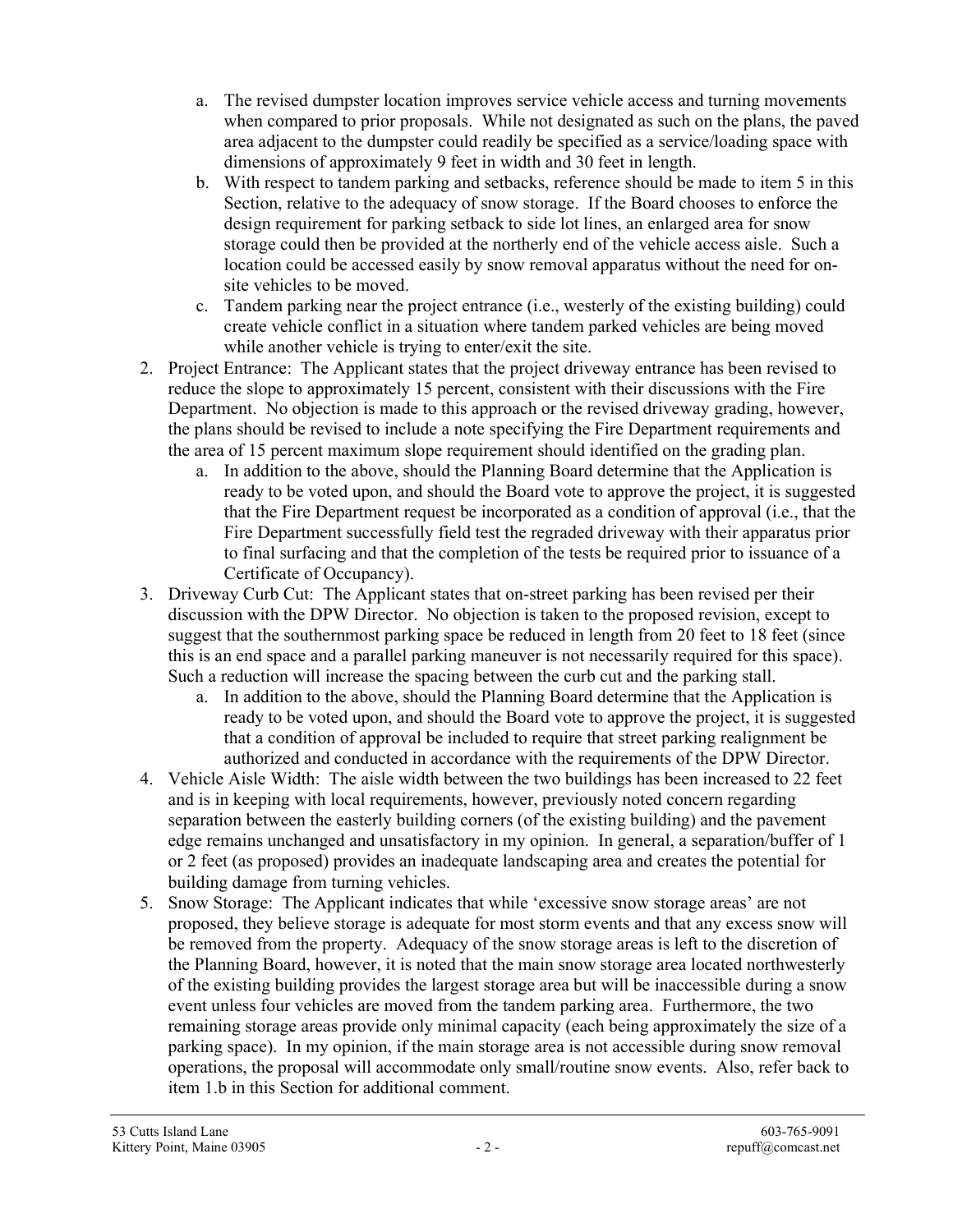- 6. Retaining Walls & Grading: Proposed patio grading (located to the rear of the proposed building) creates a trapped drainage area that will require revision to the top elevation of the retaining wall, drain inlets/piping, or alternative design methods. Modification is suggested to avoid ponding within the patio areas.
- 7. Prior comment regarding the building egress at the rear of the existing building and the potential conflict between the stairway landing and the vehicle aisle remain unchanged and unresolved. It appears that no plan revision was conducted in this area and the exterior stairway landing would remain within the vehicle aisle. Based on the Applicant's response, previous suggestion to discuss and solicit an opinion from the Building Inspection has not been conducted.

## Stormwater Management & Drainage/DEP Stormwater Management Standards:

- 1. Concern regarding proximity of Infiltration System 2 to existing building foundation: In my opinion, the engineering response to this concern is insufficient. The engineer's response states, in part, that after consultation with the chamber manufacturer (i.e., Cultec, Inc.) "…the manufacturer stated that a minimum setback of 10 feet from a foundation wall is typical…" My further discussion with Dan Gera, Senior Technical and Product Development Manager for Cultec revealed that the issue is not as simplistic as a minimum setback requirement. Other factors relating to the lateral movement of water and its impact on the building foundation are considerations to be made. As such, the comments presented in the Task 2 (second) review remain (i.e., concern regarding the potential for stormwater from the infiltration chambers to migrate into the existing building foundation and concern regarding potential impact that the infiltration chamber stormwater may have on the building foundation). In order to resolve this issue to my satisfaction, it is suggested that additional dialogue be conducted with the design engineer to consider the following options:
	- a. Provide an impermeable membrane between the buildings and the infiltration chamber such that lateral water movement will not adversely impact the building foundations, and to ensure that lateral water movement will not enter the existing building basement.
	- b. Alternatively, the Applicant could engage a geotechnical engineer to determine what, if any, measures should be taken to protect against the stated concerns.

**Additional Planning Board Considerations:** Should the Planning Board determine that the Application is ready to be voted upon, the following items are suggested for incorporation as conditions of approval (should the Board vote to approve the project) to ensure quality assurance of construction and long term care of the drainage and stormwater management infrastructure.

- 1. To confirm soil and groundwater conditions at the site, an additional soil test should be conducted within the boundary of Infiltration System #2. This test should be conducted prior to construction of the drainage system to confirm assumptions made in the calculations. A report should also be submitted to the Planning Board summarizing the findings/conclusions of the testing relative to the design assumptions.
- 2. A summary report prepared by a professional engineer should be submitted to the Planning Board documenting all excavation and fill activities conducted in association with the removal of existing fill material beneath and adjacent to the area occupied by Infiltration System #2. The report should address the limits of excavation, quantity and composition of earthen material removed, depth of excavation, composition of new fill material placed, and the in-place permeability rate of new fill material placed. The report should also establish whether the work performed, and the new fill material placed, is consistent with the stormwater management design assumptions and the Massachusetts DEP Stormwater Handbook guidelines.